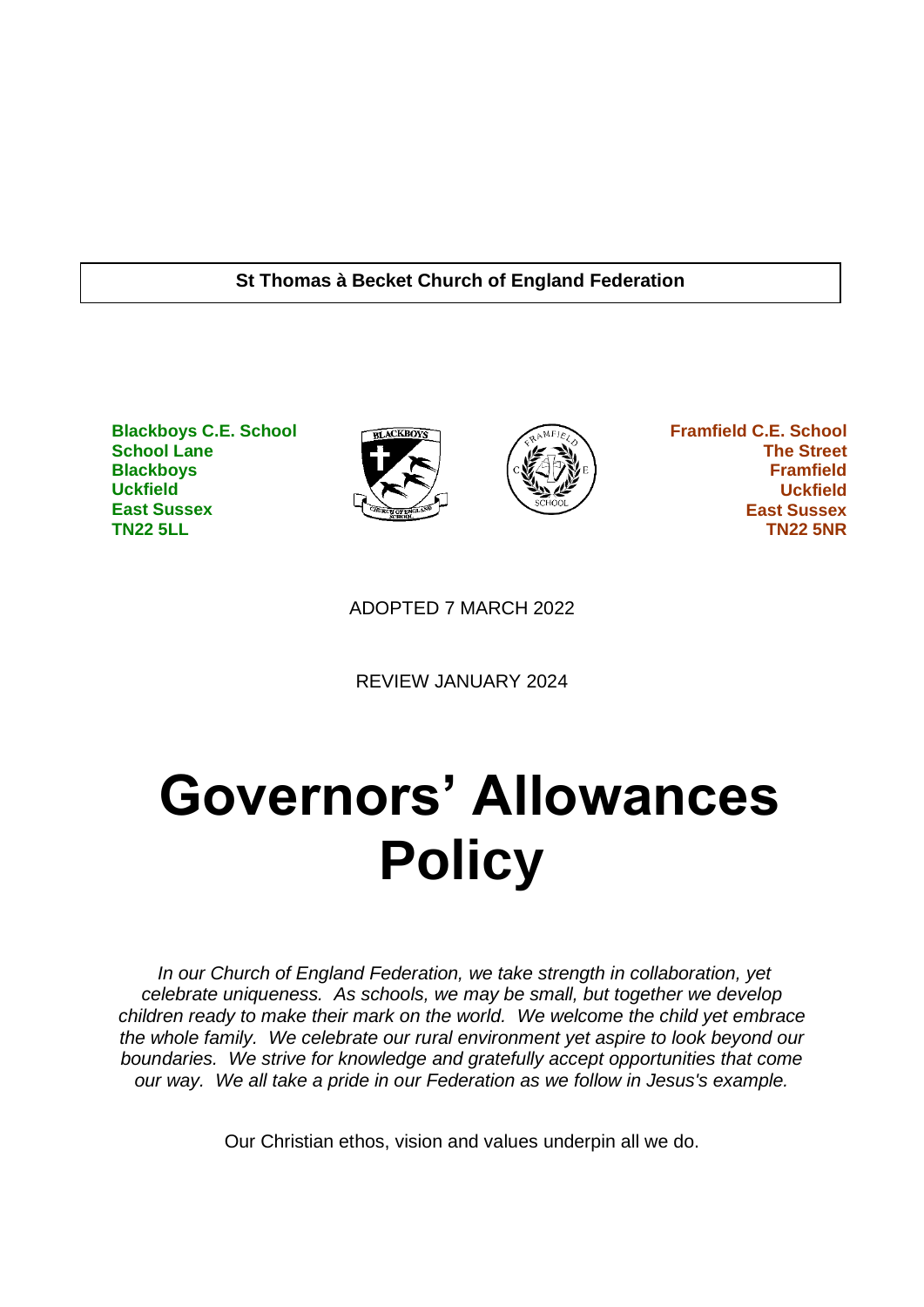| <b>CONTENTS</b>                    | <b>PAGE</b> |
|------------------------------------|-------------|
| Scope and Applicability            | 3           |
| <b>Types of Allowable Expenses</b> | 3           |
| Making a Claim                     | 4           |
| <b>Review</b>                      | 4           |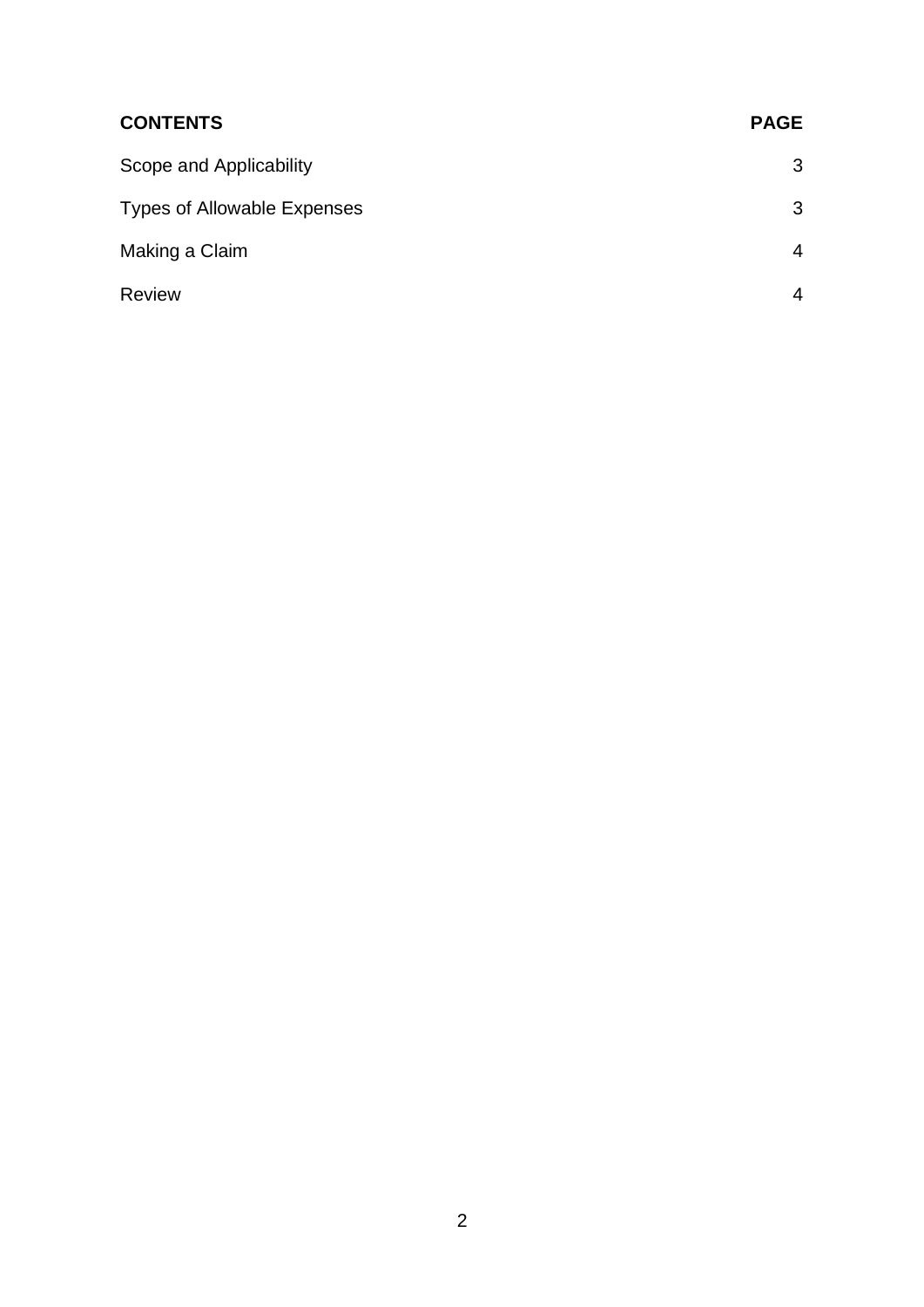### **Scope and Applicability**

This policy has been developed in accordance with the School Governance (Roles, Procedures and Allowances) (England) Regulations 2013 part 6 ("the Regulations") and the Governance Handbook. The Regulations give Governing Bodies the discretion to pay allowances, from Federation school's annual budget allocation, to Governors for certain allowances which they incur in carrying out their duties. The Governing Body of St Thomas à Becket Church of England Federation ("the Federation") believes that paying Governors' allowances, in specific categories as set out below, is important in ensuring equality of opportunity to serve as Governors for all members of the community and so is an appropriate use of Federation funds. The specific items allowable reflect this objective.

This policy applies equally to all categories of Governor.

#### **Types of Allowable Expenses**

All Governors of the Federation will be entitled to claim the actual costs, which they incur as follows:

Governors will be able to claim allowances providing the allowances are incurred in carrying out their duties, as a Governor or representative of the Federation or one of the Federation's schools, and are agreed by the Finance and Resources Committee that they are justified before any reimbursable costs are incurred.

Governors will be able to claim for the following, on a case-by-case basis and with the prior approval of the Governing Body:

- Childcare or baby-sitting allowances (excluding payments to a current/former spouse or partner);
- Cost of care arrangements for an elderly or dependent relative (excluding payments to a current/former spouse or partner);
- The extra costs they incur in performing their duties either because they have special needs or because English is not their first language;
- The cost of travel relating only to travel to meetings/training courses at the current rate per mile as specified for school personnel by East Sussex County Council;
- Subsistence costs, payable at the current rates specified by HMRC associated with attending national meetings or training events, unless these costs can be claimed from the LEA or any other source;
- Telephone charges, photocopying, stationery, postage etc.;
- Any other justifiable allowances.

The Federation's Governing Body acknowledges that (a) Governors may not be paid attendance allowance and (b) Governors may not be reimbursed for loss of earnings.

#### **Making a Claim**

Governors wishing to make claims under these arrangements, once prior approval has been sought, should complete a claims form (attached as Appendix One),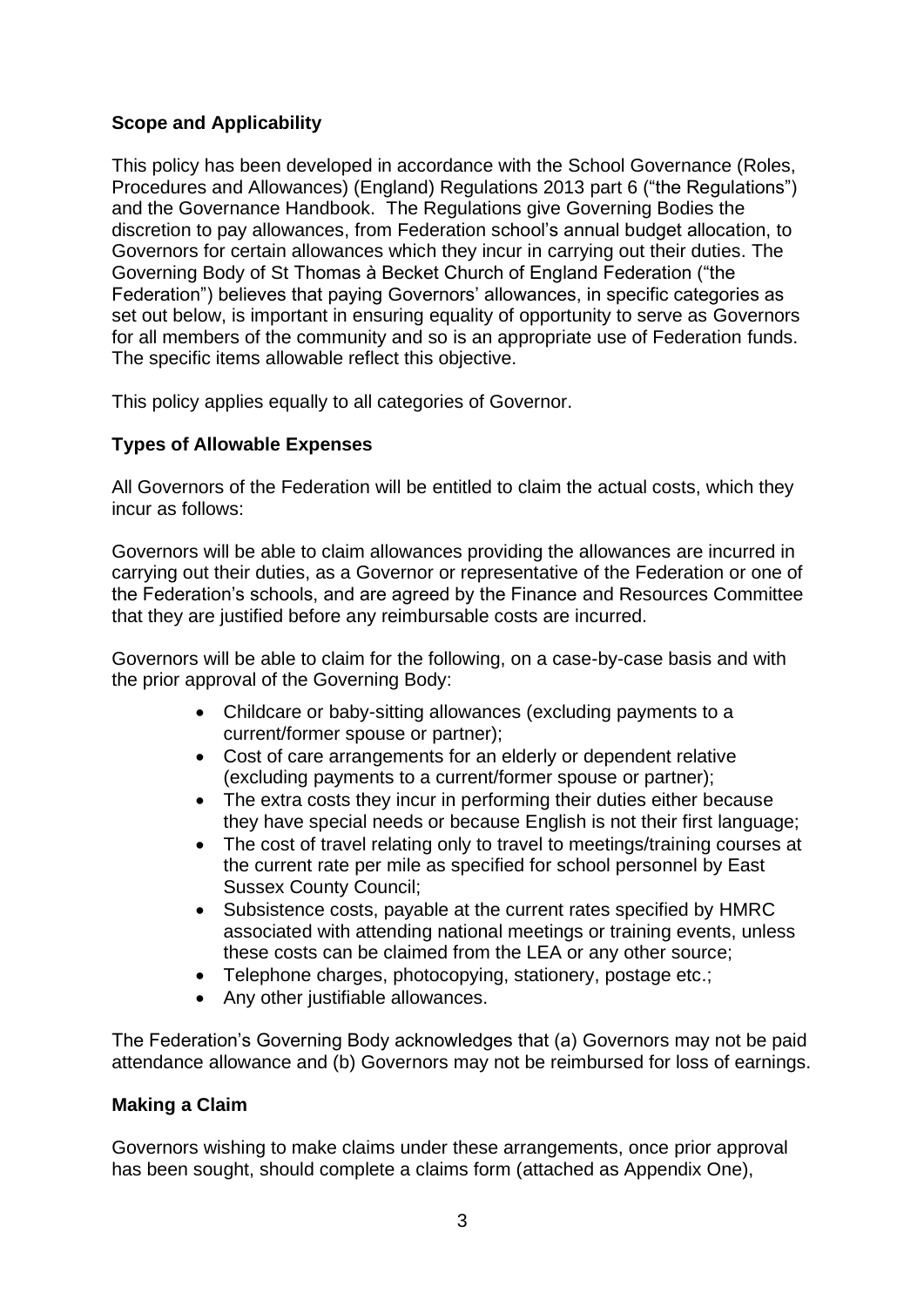attaching receipts where possible, and return it to the Bursar, within two weeks of the date when the allowances were incurred, when they will be submitted for approval by the Chair of Governors or Chair of Finance and Resources Committee to be presented to the (Finance and Resources) Committee (which meets regularly) for final approval.

Claims will be subject to independent audit and may be investigated by the Chair of Governors (or Chair of Finance and Resources Committee in respect of the Chair of Governors) if they appear excessive or inconsistent.

#### **Review**

This policy and the amounts payable will be reviewed every two years. The policy will be reviewed by the Federation's Headteachers and the Governing Body's Policies Working Party.